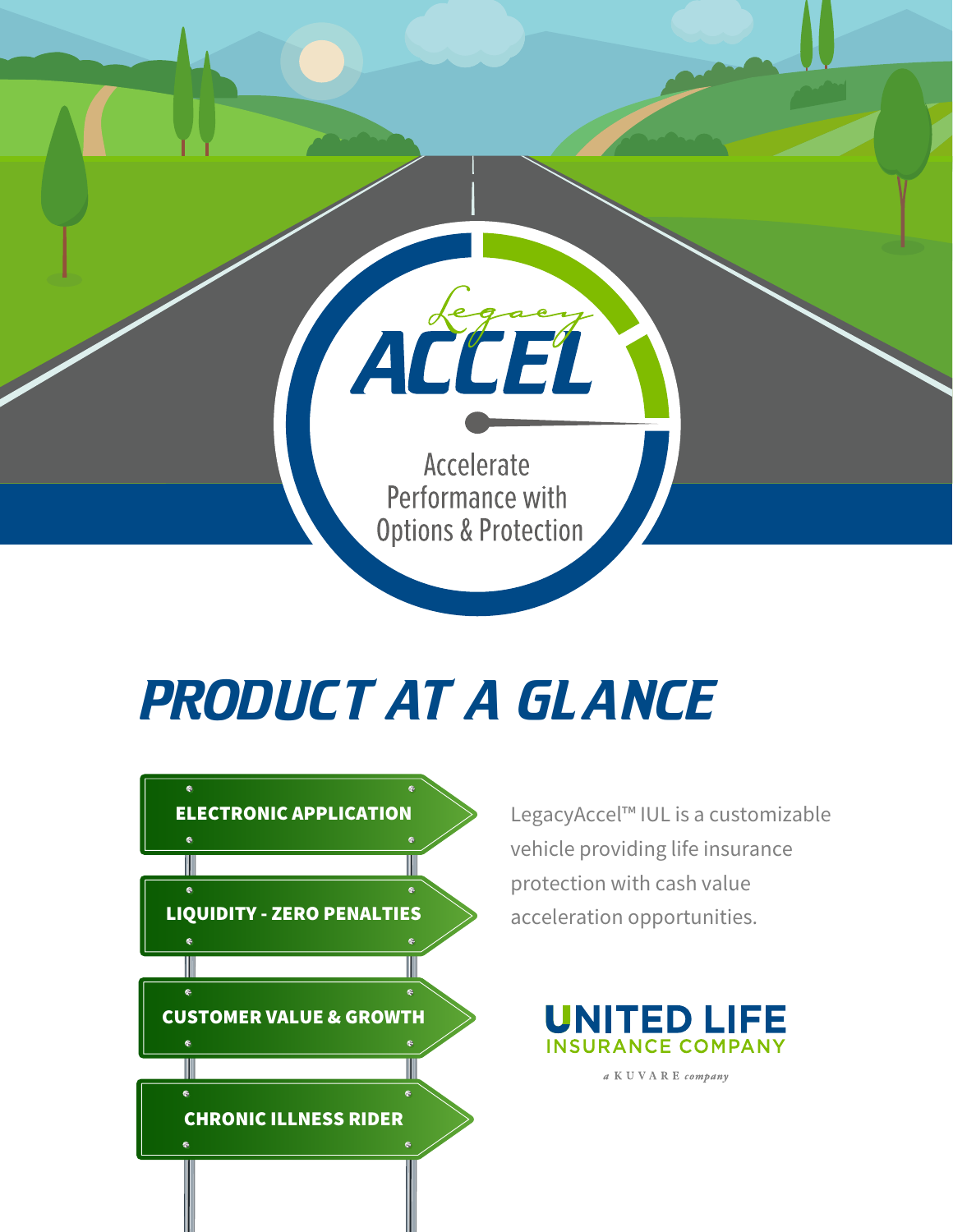

*#1*

*#2*

*#3*

*#4*



# *ELECTRONIC APPLICATION*

**LegacyAcceΓ™ is fully streamlined to get you** *and your client immediate results on the spot!*

# *NO EXAMS NO BLOOD TESTS NO INTERVIEWS*

*(FOR MOST CASES)\**

*\*Medical testing is required for cases with Net Amount at Risk over \$400,000 for ages 18 - 75 and \$200,000 for ages 76 - 85.*

# *LIQUIDITY with ZERO PENALTIES*

*If your client changes their mind later and decides to cash out the policy, a Waiver of Surrender Charges and Premium Protection Rider maximize surrender value. Penalty-free liquidity is built in with cash value loans and penalty-free withdrawals.* 

## *CUSTOMER VALUE & GROWTH*

LegacyAccel™ helps pass a ramped-up legacy as a *death benefit to the next generation. Also provides index-linked cash value accumulation opportunities with a minimum return of 2.5%.* 

## *CHRONIC ILLNESS RIDER*

*A lump sum payout may be available to help with expenses for a serious illness, should that event arise.*

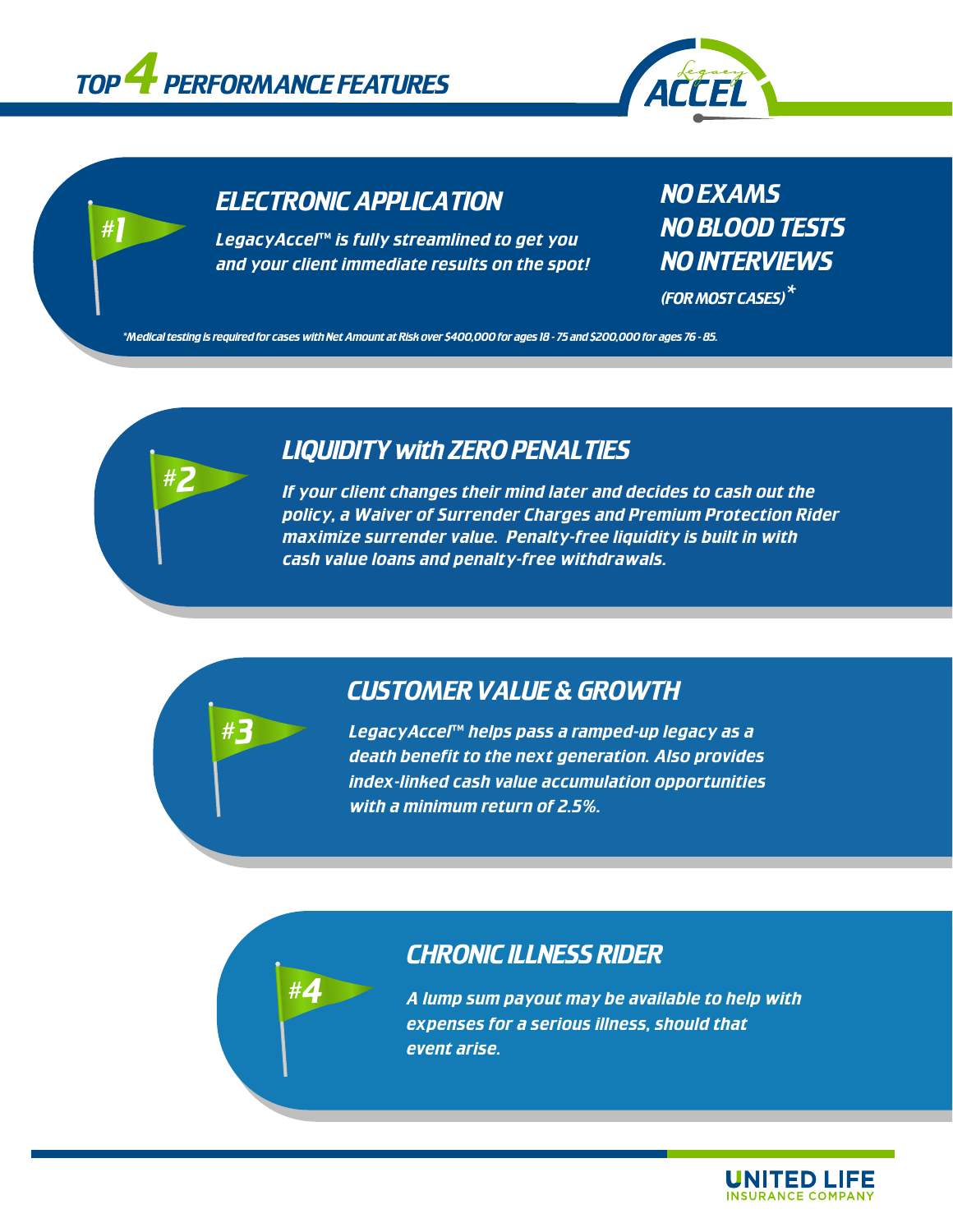# A LOOK UNDER THE HOOD





#### **POLICY SPECIFICS**

Non-Participating Flexible Premium Indexed Universal Life (ICC20 FPIUL). Rates are based on the 2017 CSO ULT Mortality Tables.

## **DEATH BENEFIT**

Specified Amounts of \$25,000 minimum through \$9,999,999 maximum at issue. Level or Increasing Death Benefit options are available. No changes allowed after issue (except as impacted by partial withdrawals or the Living Benefit Rider).

- Band 1: \$99,999 and under
- Band 2: \$100,000 and over

# **PREMIUM MODES**

Single Premium or **Annual Installments** 

## **PREMIUM LOAD None**



## **MONTHLY POLICY FEE** & CHARGES

- Policy fee of \$10
- Expense charge determined by issue age, policy year, gender, risk class and band. Applied on a rate per thousand basis to Specified Amount.
- Fund value charge determined by issue age, policy year, gender, risk class and band. Applied on a rate per thousand basis to current fund value before deductions

## **CHARGEBACKS**

Commission chargebacks may apply, please refer to your commission addendum for details.

## **STATE APPROVALS**

Please refer to United Life's State and Product Approvals document LIP-499.





## **SUGGESTED CLIENT FITS**

Insurable individuals looking to financially protect their family and/or business, who also want to pursue cash value growth with the upside of the market - without having to worry about loss on the downside.



# **LOANS & WITHDRAWALS**

#### Loans:

- Minimum \$1,000 loan amount, once per policy year subject to policy loan limits
- Loan rate is determined annually. Max loan rate subject to policy provisions. The company will require that an amount equal to total loan values be allocated to the fixed fund on the policy anniversary following the loan.

#### Withdrawals:

See Penalty-Free Withdrawal Option details in Riders section.

## **SURRENDER CHARGES**

Rate applied per thousand that varies by issue age, duration and risk class, and is split into two parts:

- Base contract surrender charge applied to the specified amount
	- This charge is waived with Surrender Charge Waiver Rider (except upon exchange to another company).



## **APPLICATION PROCESS**

An electronic application is available at the UnitedLife.com Agent website.Medical questions must be answered. No medical testing is required unless Net Amount at Risk is over \$400k for ages 18-75 and \$200k for ages 76-85.

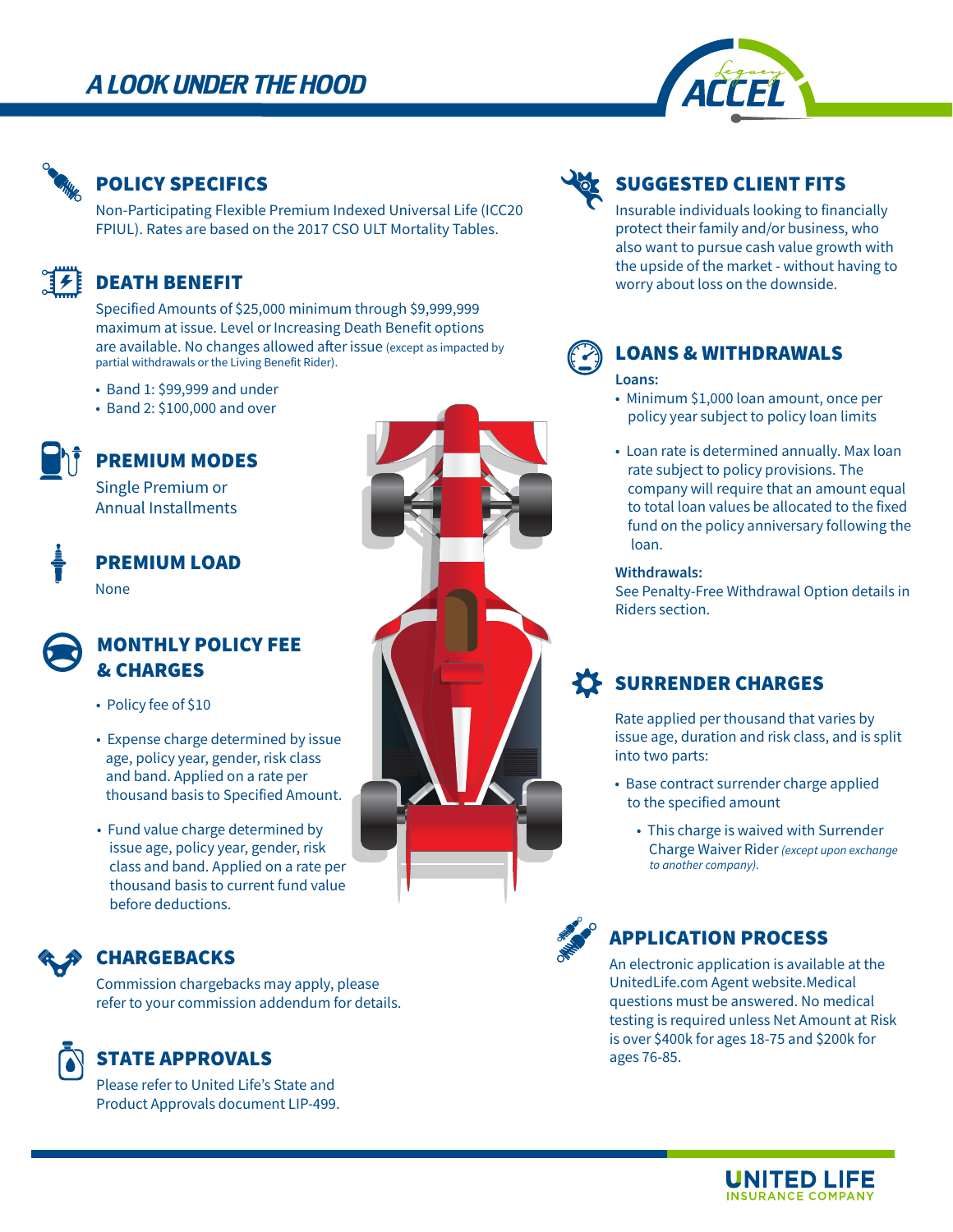



Age last birthday 18-85 **ISSUE AGES** 

**MATURITY AGE & VALUE** 

Policy matures at age 121 for the current death benefit.

1

2

3

# *ELIGIBLE DRIVERS*

LegacyAccel™ is for insurable individuals looking to take advantage of enhanced opportunities for loss-protected cash value growth with the upside of the market-while at the same time financially protecting their family or business.

#### **RISK CLASSES**

Male and Female gender-specific rates (except in Montana) in four classes:

- Standard Nicotine Standard Non-Nicotine
- Preferred Nicotine Preferred Non-Nicotine
- Rates are based on the 2017 CSO ULT Mortality Tables.

Premium Modes Single Premium or Annual Installments.

Loads & Charges LegacyAccel™ is a no-load plan with unbundled expense charges. Surrender charges may apply to a LegacyAccel™ policy if surrendered as a direct transfer to a policy at another company.

# *INTEREST CREDITING OPTIONS*

Rates change once per year at anniversary for each term of the index.

#### **Point-to-Point Cap Indexed Account** - S&P 500<sup>®</sup> Price Return Index

- Participation Rate: always 100%.
- Cap Rate: with 1% guaranteed minimum.
- Index term period is one policy year.

#### **Point-to-Point Participation Indexed Account** – S&P MARC 5%® Excess Return Index

- Participation Rate: with 10% guaranteed minimum.
- $\bullet$  No Cap.
- Index term period is one policy year.

#### **Fixed Interest Rate**

- Initial fixed account rate determined at issue, guaranteed to be at least 2.50%  $\,$ with the Accumulated Value Roll-Up.
- Rate resets annually at anniversary.
- Compounded monthly and credited at end of each monthly cycle.
- $\bullet\,$  Premiums applied after day one will be credited at the fixed rate until the next policy anniversary when they can be reallocated according to your selected crediting strategies.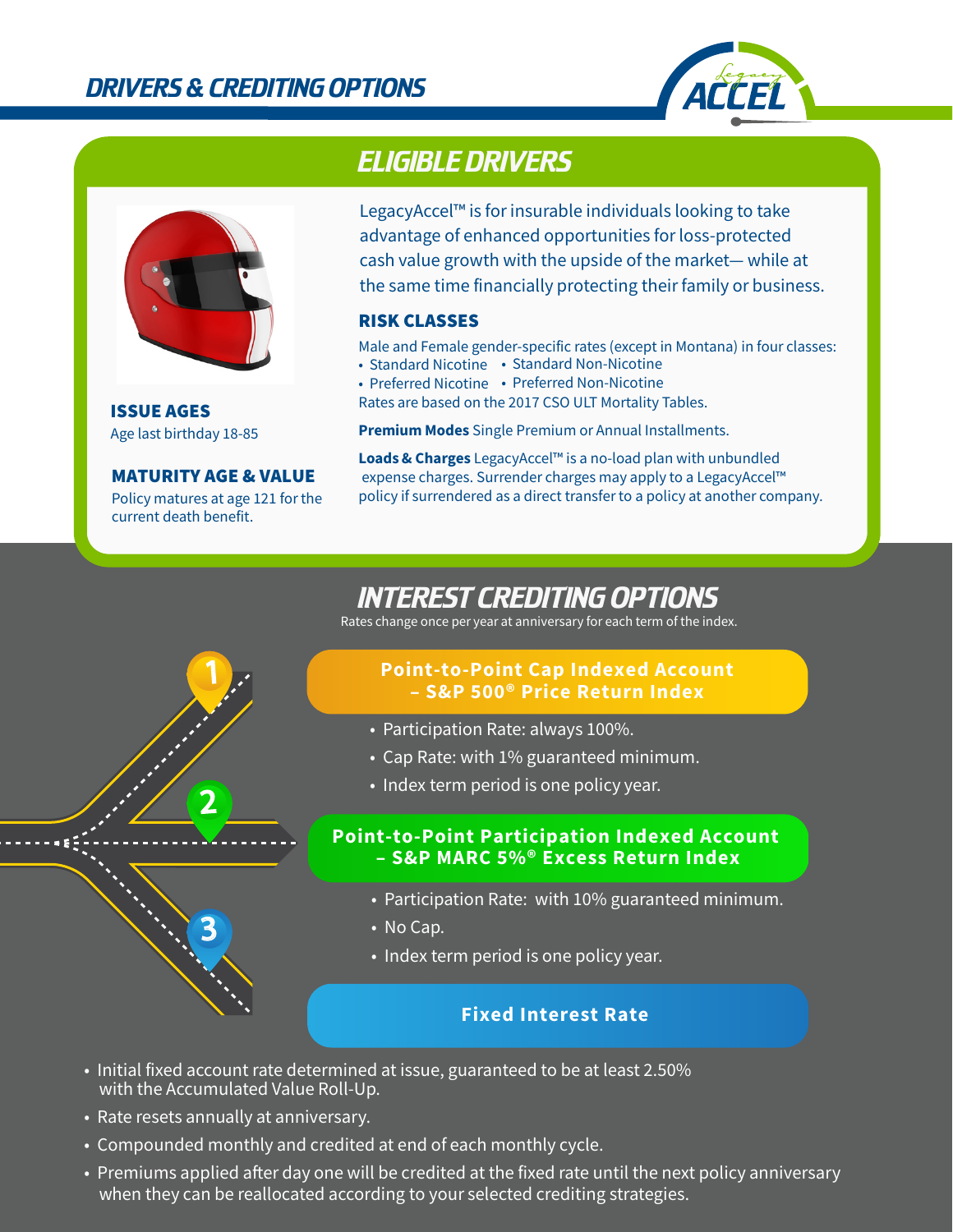# **RIDER INFORMATION**



# **INCLUDED RIDERS**

#### **LIVING BENEFIT RIDER**

A portion of the Death Benefit may be accelerated in the event of chronic illness. terminal illness or severe cognitive impairment. The lesser of \$500,000 or 90% of the specified amount could be accelerated. This rider is subject to underwriting approval.

The company will change an Increasing death benefit option to Level option in order to exercise this rider.

#### **PENALTY-FREE WITHDRAWAL**

Allows a one-time penalty-free withdrawal of up to 10% of account value each policy year. A \$25 administrative fee applies for each withdrawal. At least \$5,000 account value balance must remain.

On withdrawal amounts that exceed the Free Partial Withdrawal Rider, the penalty is the greater of \$200 or 10% of the amount in excess of the penalty-free amount. Withdrawals in excess of the Fixed Account value will not earn interest for the year the withdrawal is taken.

The S&P 500<sup>®</sup> Price Return Index and S&P® MARC 5% Excess Return Index are products of S&P Dow Jones Indices, LLC, a division of S&P Global, or its affiliates ("SPDJI") and have been licensed for use by United Life Insurance Company. Standard & Poor's<sup>®</sup> and S&P® are registered trademarks of Standard & Poor's Financial Services LLC, a division of S&P Global ("S&P"); Dow Jones® is a registered trademark of Dow Jones Trademark Holdings LLC ("Dow Jones"). United Life Insurance Company's insurance products are not sponsored, endorsed, sold or promoted by SPDJI, Dow Jones, S&P, or their respective affiliates, and none of such parties make any representation regarding the advisability of investing in such product(s) nor do they have any liability for any errors, omissions, or interruptions of the S&P 500<sup>®</sup> Price Return Index and S&P® MARC 5% Excess Return Index.



# **BUCKLE UP**

#### **EARLY LIQUIDITY**

Through the included Premium Protection and Surrender Charge Waivers LegacyAccel™ provides enhanced early cash value.

If the surrender is not a direct transfer to another insurance company, the Surrender Value is the greater of:

- Accumulated Value with no Surrender Charges
- Premium Protection Value

Depending on client age and policy funding pattern, the Premium Protection value may be equal to the premiums paid. Please see the contract, and a specific illustration for details.

#### **ACCUMULATED VALUE ROLL-UP**

Accumulated Value will be recalculated upon Surrender or every 10th policy anniversary and will result in the greater of:

- Original policy premiums (less actual expenses, withdrawals and any penalties or fees) credited at Guaranteed Minimum Return Rate of 2.50%
- The current Accumulated Value

#### Not available upon exchange to another company.

Refer to the LegacyAccel™ Producer Guide (CR-0028) for more details on features, riders and charges. Backdating to save prior age rates is not allowed. This product is not available for conversion or exchange from another United Life policy. Benefits are only generally described here. Product and rider availability varies by state. Please read the policy for exact details on benefits and exclusions. If there is a discrepancy between the product as it is generally described here and the policy or rider issued to you, the provisions of the policy or rider will prevail.